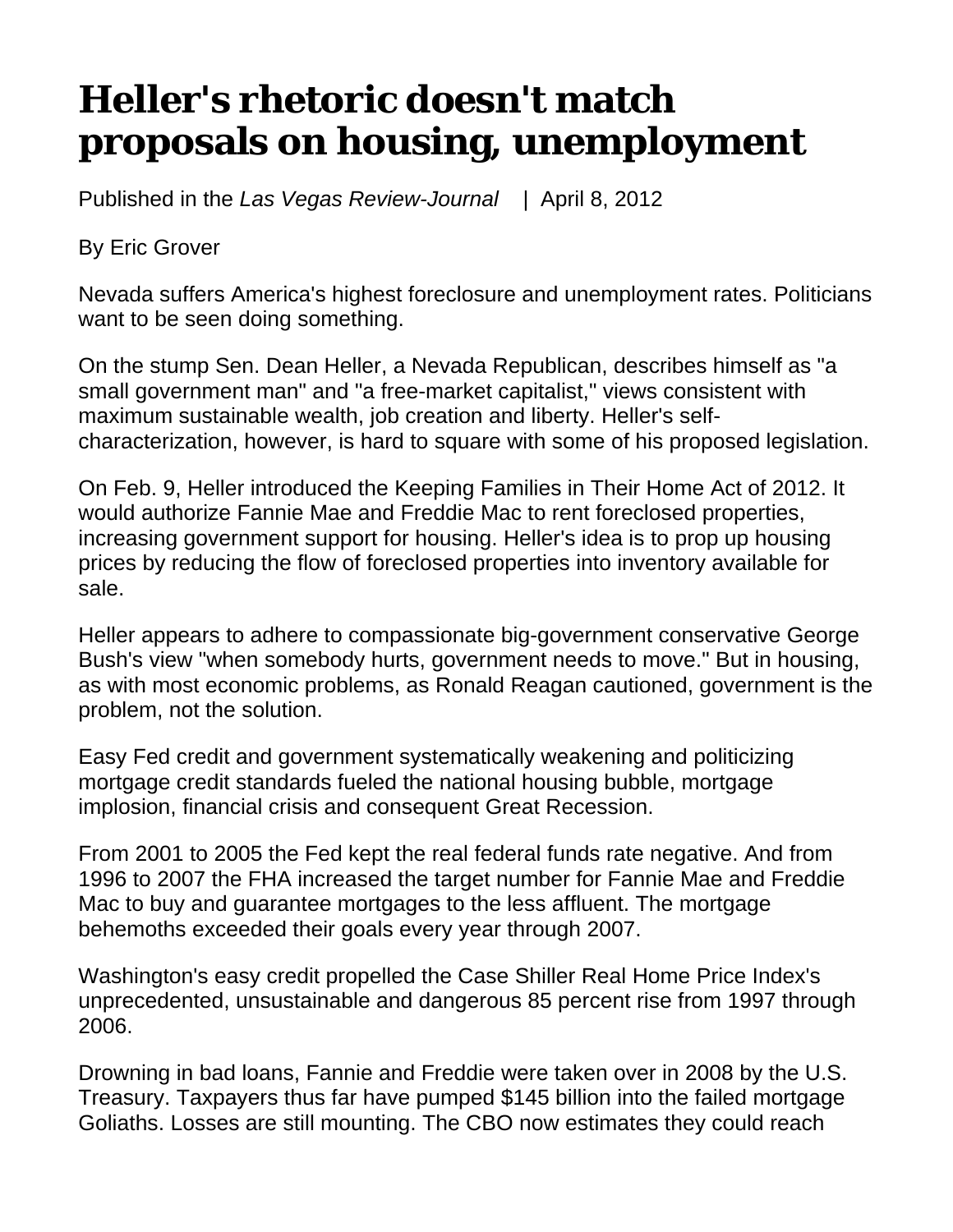\$400 billion, which may be optimistic.

With a cloud over Fannie and Freddie, Washington pivoted, increasingly employing the FHA to guarantee risky mortgages. In 2010 it guaranteed almost \$1 trillion in mortgages.

Instead of increasing Uncle Sam's involvement in housing, Heller should champion legislation to end FHA's housing support and to break up and privatize Fannie and Freddie into pieces, each small enough to be permitted to fail.

On to joblessness.

The Silver State's January unemployment rate was 12.7 percent -- the nation's highest. Factoring discouraged Nevadans who've left the labor force or are only working part-time, it's closer to 25 percent. The human toll is horrific.

Last Nov. 17, Heller introduced the Responsible Unemployment Extension Act to extend unemployment insurance benefits. The political optics may be good, but it's bad policy. Paying people not to work prolongs unemployment. It's a jobdestruction measure.

President Obama also wants to extend unemployment benefits. His spokesman, Jay Carney, preposterously argues it is a job creator.

The president's own economists, Alan Krueger and Larry Summers, before shilling for him in the administration, rightly said unemployment benefits reduce employment.

Obama's Council of Economic Advisors chairman, Alan Krueger, in 2002 wrote that "unemployment insurance and workers' compensation insurance finds that the programs tend to increase the length of time employees spend out of work." In 2008 he wrote "job search is inversely related to the generosity of unemployment benefits," and that "the job finding rate jumps up around the time benefits are exhausted." Who knew?

Summers, the former head of the president's National Economic Council, wrote, "Each unemployed person has a 'reservation wage' -- the minimum wage he or she insists on getting before accepting a job. Unemployment insurance and other social assistance programs increase that reservation wage, causing an unemployed person to remain unemployed longer."

The administration argues that the unemployed spending benefits stimulates the economy. But every unemployment benefit dollar must be taken from the private sector by taxes, borrowing or printing money. Those are resources reallocated